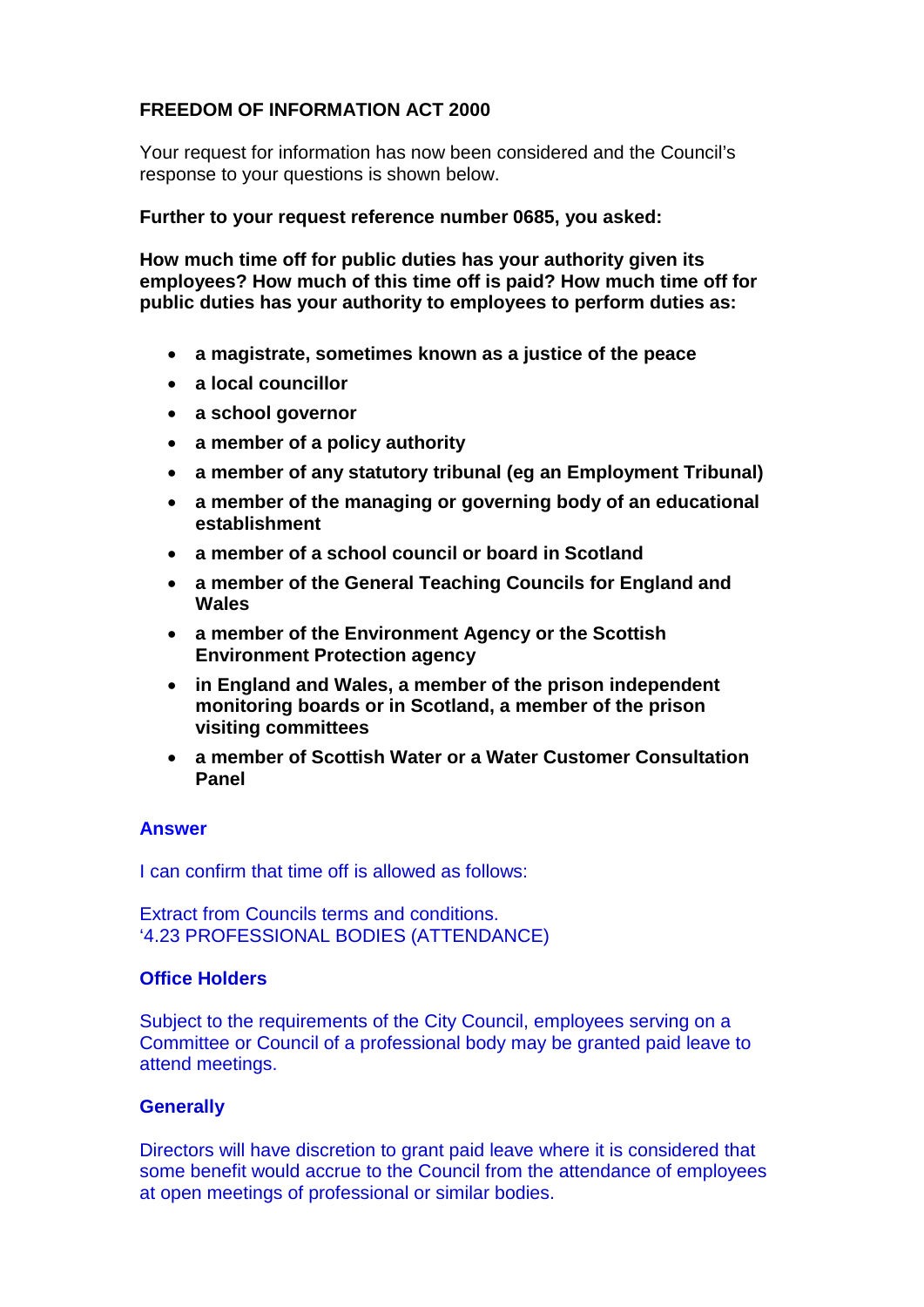#### 4.24 PUBLIC BODIES (SERVICE ON)

Subject to the requirements of the City Council, an employee will be granted special leave with pay as necessary in order to undertake duties consequent upon his or her membership of, or attendance at:-

- (a) a Local Authority Council;
- (b) meetings concerned with national or provincial council affairs;
- (c) certain committees when specifically nominated;
- (d) a regional or area health authority;
- (e) the managing or governing body of an educational establishment maintained by a local authority (subject to constraints on the number of bodies concerned);
- (f) tribunals or similar bodies;
- (g) or as a Justice of the Peace;
- (h) or Youth Offending Panels.

The leave granted will in approved circumstances be up to 10 days per year\*, or 208 hours per year\* when serving as a Justice of the Peace, subject to the needs of the service.

\* Equivalent Pro-rata for part-time employees and job-sharers. **Also see 4.28 below.** Where the employee attends in Council time and receives a fee this shall be paid over to the Council.'

Unfortunately we are unable to provide the exact figures for time taken. These duties are not recorded on the central HR system. Each manager across the Council would have to look individually at the flexi / time sheet of every member of our 17000+ staff (approx. 50% of this figures is represented by school staff who do not get flexi-time), which again are not held centrally. Some are electronically kept, some manually. It is at the local Manager's/ Director's discretion and also their decision about how to record such leave.

Section 12 of the Act makes provision for public authorities to refuse requests for information where the cost of dealing with them would exceed the appropriate limit, which for Local Authorities is set at £450. This represents the estimated cost of one person spending 2.5 working days in determining whether the department holds the information, locating, retrieving and extracting the information. We estimate that it will take us 5 minutes, at least, per staff member, to determine appropriate material and locate, retrieve and extract the information in reference to your request, giving a total of more than 180 working days to check the 17000+ records. Therefore, your request will not be processed further. I am sorry that we are unable to provide this information to you.

The legislation allows you to use the information supplied for your own personal use. Please be aware that any commercial or other use, for example publication, sale, or redistribution may be a breach of copyright under the Copyright, Designs and Patents Act 1988 as amended unless you obtain the copyright holder's prior permission.